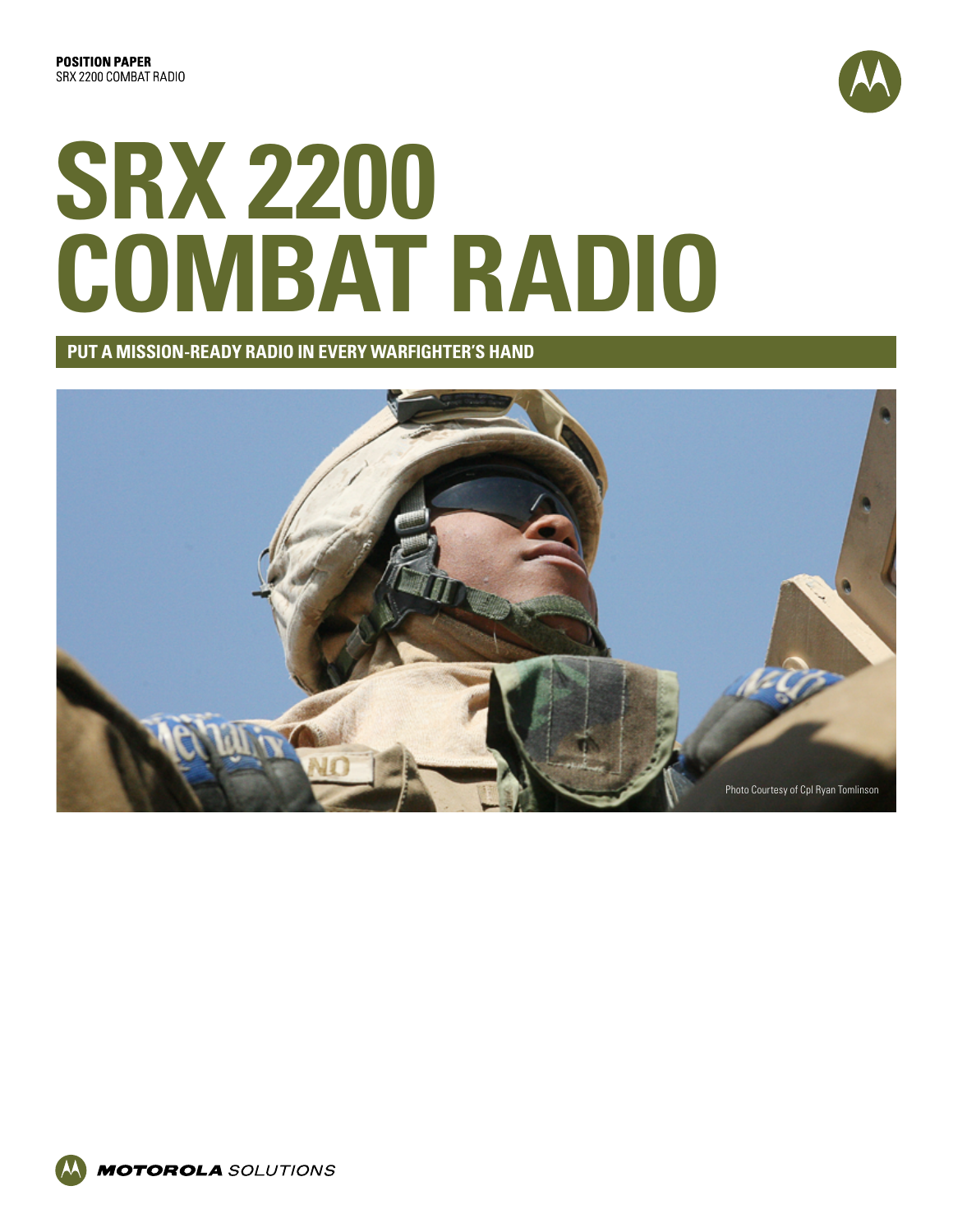

# **IMPROVE SQUAD READINESS AND SAFETY, FROM BASE TO BATTLEFIELD**

The SRX 2200 Combat Radio is the next generation of field-tested communications equipment that provides your troops with the mission critical capabilities they need, in the moment they need them.

The SRX 2200 combines Motorola's proven experience in Integrated Intra-Squad Radios (IISR) used by the U.S. Marine Corps with the powerful performance and easy-to-use ergonomics of our advanced APX™ portables.

# **OUTFIT WARFIGHTERS WITH THE RIGHT DEVICE, RIGHT NOW**

#### **THE REALITY: Defense budgets are shrinking as communication needs are increasing. How do you put a radio into the hands of every warfighter while keeping costs in check?**

The military is seeking to leverage the capabilities of commercial technologies for mission critical communications. The development and deployment costs associated with purpose built radios can be prohibitive. The military may be better served by deploying commercial-off-the-shelf (COTS) solutions that are proven tough in the harshest environments, low cost due to the economies of scale derived from high volume manufacturing and compliant with Department of Defense standards for waveforms and encryption.

#### **THE REALITY: Intra-squad communications are challenging, especially in urban environments and difficult terrain. How do you improve safety and the capability for distributed operations?**

Squads are often dispersed, teams become separated and warfighters get wounded. Troop-ready radios can be lifesaving by strengthening safety, providing greater coverage, improving voice communications within squads and helping squad leaders pinpoint rifle locations.

#### **THE RESULT: Warfighters need a secure, low cost alternative for mission critical communications that is reliable, easy to use and built to last.**

The military requires a rugged, reliable device every warfighter can "grab-and-go". It must be simple to use and have intuitive controls so they can quickly be trained on the equipment and head to battle. It should be adaptable and scalable so they don't have to swap out radios.

The ideal solution should deliver such military focused features as secure encrypted voice, individual location information (ILI), tactical radio inhibit (stun/kill), tactical Over-the-Air-Programming (OTAP) or bio-monitoring of individual warfighter health.

#### **THE RESULT: Troops need a single radio they can use immediately and effectively, on and off the base. They must be communications-ready before they deploy without added training on multiple radios.**

As military bases upgrade to the standards-based Project 25 (P25) system for interoperability, soldiers and Marines need one radio that will adapt with them. The radio must be easy for them to use in any situation, whether they are in public safety, base training, tactical or special operations.

#### **WHY PROJECT 25 DIGITAL RADIOS?**

- FIPS 140-2 Level 3 for information assurance
- Deployed on military installations for base security
- Trusted by the U.S. Marine Corps for tactical operations
- One of the original waveforms for the JTRS
- Secure voice, ILI and mission critical capabilities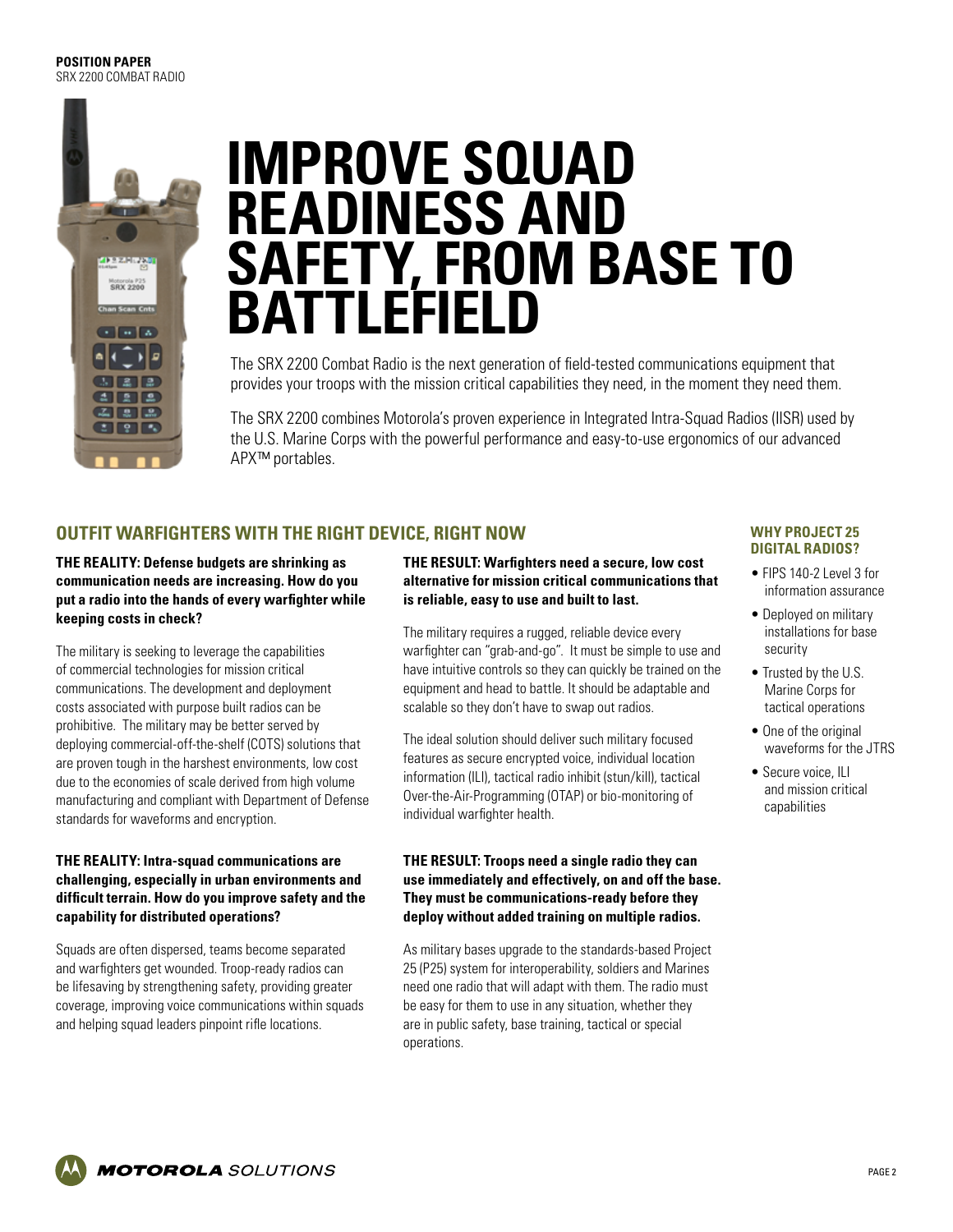

# **THE SRX 2200 IS THE IDEAL SOLUTION FOR EVERY WARFIGHTER**

Motorola's uniquely-designed warfighter radio combines the unparalleled expertise of AN/PRC 153 radios – fielded by over 53,000 U.S. Marines worldwide – with standardsbased P25 system portables.

Designed specifically for military requirements, the SRX 2200 Combat Radio is the ideal "grab-and-go" device for both squads in distributed operations and for on-base personnel.

Battle-tested and military trusted, it is easy to use, has intuitive controls and is built on a proven, secure COTS platform with enhanced capabilities today and forwardthinking applications that progress with you tomorrow.

The SRX 2200 is cost effective, easy to use and ruggedly reliable, from base to battlefield and back.

### **MADE TO USE ON THE MOVE**

Wherever your warfighters operate – in new geography, challenging topography or areas without networks – they can rely on the SRX 2200 Combat Radio to provide a full set of tactical voice and data capabilities to support the mission. Radios can be used as data-links and over-the-air programming (OTAP) allows for easy setup of talk-groups.

When warfighters return to base, they can rely on the same SRX 2200 radio –particularly important as bases upgrade to standards-based P25 systems. Now your troops will be communications-ready, without additional training, maintenance or logistical costs incurred when supporting multiple radios.

#### **DELIVERS KEY APPLICATIONS FOR TACTICAL OPERATIONS**

- FIPS 140-2 Level 3 for information assurance, designed for NSA Suite B capability
- Secure encrypted voice and text messaging
- Secure Bluetooth™ accessories and data access
- Over the Air Programming (OTAP) without disrupting operations
- Over the Air Rekeying (OTAR) in the field
- Modem or data link capability from any location
- ILI within the squad
- Supports bio-monitoring of warfighter health
- Night Vision Goggle compatible
- Tactical Inhibit remotely disables radios in the field